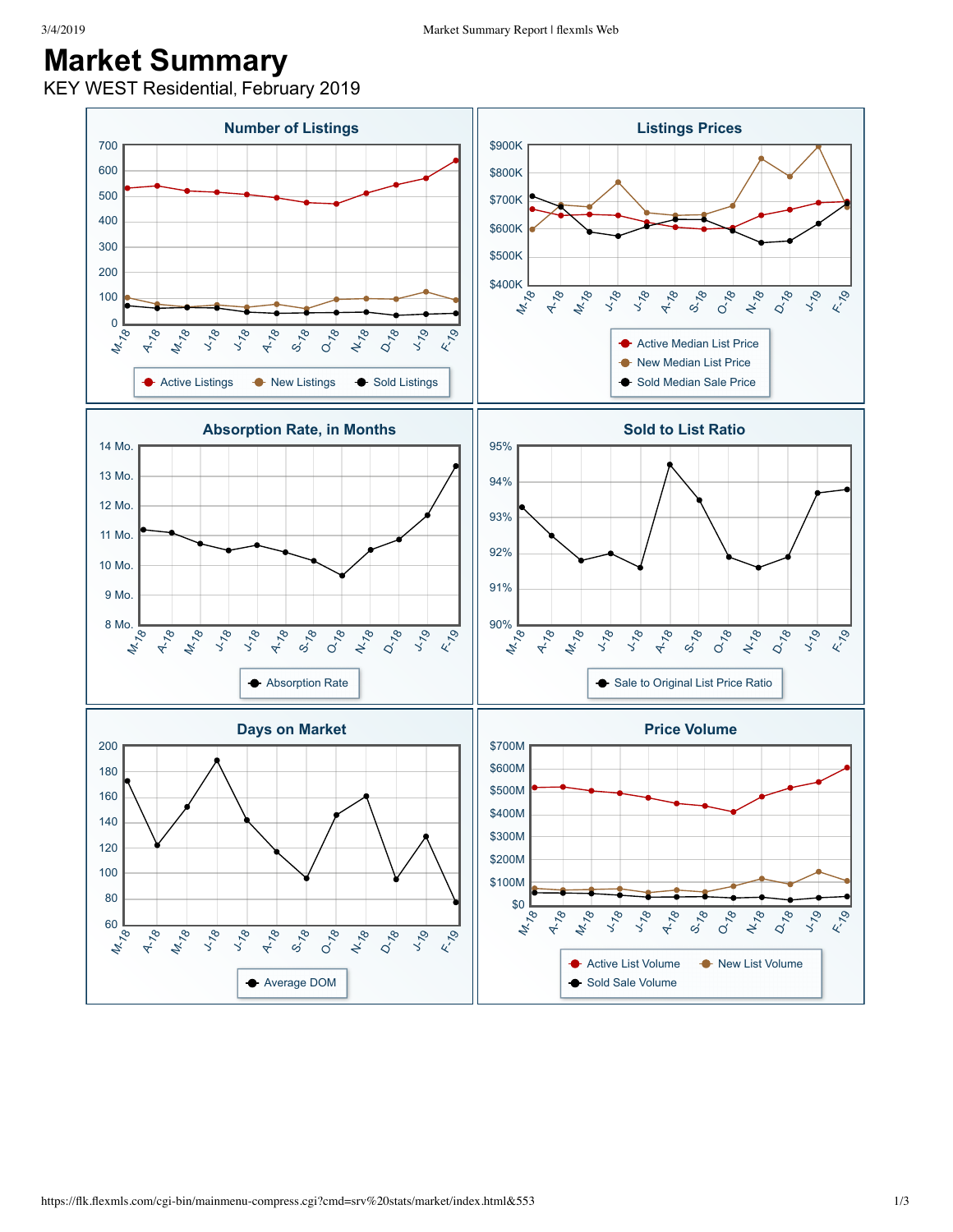| <b>Summary Statistics</b> |           |           |          |                 |                 |           |
|---------------------------|-----------|-----------|----------|-----------------|-----------------|-----------|
|                           | Feb-19    | Feb-18    | $%$ Chg  | <b>2019 YTD</b> | <b>2018 YTD</b> | % Chg $ $ |
| Absorption Rate           | 13.35     | 10.93     | 22.14    | 12.52           | 10.77           | 16.25     |
| Average List Price        | \$946.620 | \$991.980 | $-4.57$  | \$1,003,871     | \$966.127       | 3.91      |
| Median List Price         | \$699,000 | \$697.000 | 0.29     | \$699,000       | \$696,000       | 0.43      |
| Average Sale Price        | \$948.855 | \$737.908 | 28.59    | \$911.756       | \$750.910       | 21.42     |
| Median Sale Price         | \$692.500 | \$605,000 | 14.46    | \$634,000       | \$580,000       | 9.31      |
| Average DOM               |           | 231       | $-66.67$ | 102             | 237             | $-56.96$  |
| Median DOM                | 56        | 104       | $-46.15$ | 59              | 84              | $-29.76$  |

| <b>Sold Listings</b> |                                          |                |          |                |                |          | <b>Pending Listings</b> |                     |                         |          |                |                |          |
|----------------------|------------------------------------------|----------------|----------|----------------|----------------|----------|-------------------------|---------------------|-------------------------|----------|----------------|----------------|----------|
|                      | <b>This Month</b><br><b>Year to Date</b> |                |          |                |                |          | <b>This Month</b>       | <b>Year to Date</b> |                         |          |                |                |          |
|                      | 2019                                     | 2018           | % Chg    | 2019           | 2018           | % Chg    |                         | 2019                | 2018                    | % Chg    | 2019           | 2018           | % Chg    |
| 0-99,999             | 1                                        | 3              | $-66.7$  | 3              | 7              | $-57.1$  | 0-99,999                | 3                   | $\overline{2}$          | 50.0     | 6              | 5              | 20.0     |
| 100,000-149,999      | 0                                        | 0              | 0.0      | $\mathbf 0$    | 0              | 0.0      | 100,000-149,999         | 0                   | $\mathbf 0$             | 0.0      | 0              | 0              | 0.0      |
| 150,000-199,999      | 0                                        | $\mathbf{1}$   | $-100.0$ | 1              | 1              | 0.0      | 150,000-199,999         | 0                   | $\mathbf 0$             | 0.0      | 0              | 0              | 0.0      |
| 200,000-249,999      | 0                                        | 0              | 0.0      | 0              | 1              | $-100.0$ | 200,000-249,999         | 0                   | $\overline{2}$          | $-100.0$ | 0              | 3              | $-100.0$ |
| 250,000-299,999      | $\overline{2}$                           | $\mathbf 0$    | N/A      | 3              | 0              | N/A      | 250,000-299,999         | 0                   | $\mathbf{1}$            | $-100.0$ | 1              | $\mathbf{1}$   | 0.0      |
| 300,000-349,999      | 1                                        | $\overline{2}$ | $-50.0$  | 3              | 5              | $-40.0$  | 300,000-349,999         | 0                   | $\mathbf{1}$            | $-100.0$ | 0              | 3              | $-100.0$ |
| 350,000-399,999      | 4                                        | $\overline{2}$ | 100.0    | 4              | 6              | $-33.3$  | 350,000-399,999         | 1                   | 4                       | $-75.0$  | 4              | 9              | $-55.6$  |
| 400,000-449,999      | 1                                        | 3              | $-66.7$  | 6              | 8              | $-25.0$  | 400,000-449,999         | 1                   | $\mathbf{1}$            | 0.0      | 1              | 4              | $-75.0$  |
| 450,000-499,999      | $\overline{2}$                           | 3              | $-33.3$  | 5              | 6              | $-16.7$  | 450,000-499,999         | 0                   | 6                       | $-100.0$ | 3              | 9              | $-66.7$  |
| 500,000-549,999      | 3                                        | 3              | 0.0      | 5              | 8              | $-37.5$  | 500,000-549,999         | 2                   | $\overline{\mathbf{4}}$ | $-50.0$  | 3              | 6              | $-50.0$  |
| 550,000-599,999      | 1                                        | $\overline{2}$ | $-50.0$  | 3              | 3              | 0.0      | 550,000-599,999         |                     | 6                       | $-83.3$  | 7              | 9              | $-22.2$  |
| 600,000-649,999      | $\overline{2}$                           | $\overline{4}$ | $-50.0$  | 6              | 4              | 50.0     | 600,000-649,999         | 1                   | 5                       | $-80.0$  | 2              | $\overline{7}$ | $-71.4$  |
| 650,000-699,999      | 3                                        | $\mathbf{1}$   | 200.0    | 5              | 4              | 25.0     | 650,000-699,999         | 2                   | 1                       | 100.0    | 6              | 3              | 100.0    |
| 700,000-749,999      | 1                                        | $\overline{2}$ | $-50.0$  | $\overline{c}$ | 5              | $-60.0$  | 700,000-749,999         | 1                   | $\mathbf{1}$            | 0.0      | 1              | $\mathbf{1}$   | 0.0      |
| 750,000-799,999      | 0                                        | $\mathbf{1}$   | $-100.0$ | 0              | 3              | $-100.0$ | 750,000-799,999         | 0                   | $\overline{\mathbf{4}}$ | $-100.0$ | 1              | 11             | $-90.9$  |
| 800,000-849,999      | 1                                        | $\mathbf 0$    | N/A      | $\overline{2}$ | $\overline{2}$ | 0.0      | 800,000-849,999         | 0                   | $\mathbf 0$             | 0.0      | 2              | 0              | N/A      |
| 850,000-899,999      | $\overline{2}$                           | 3              | $-33.3$  | 3              | 4              | $-25.0$  | 850,000-899,999         | 0                   | 3                       | $-100.0$ | 1              | 5              | $-80.0$  |
| 900,000-949,999      | 3                                        | $\mathbf{1}$   | 200.0    | 3              | $\overline{2}$ | 50.0     | 900,000-949,999         | 1                   | 0                       | N/A      | 2              | 0              | N/A      |
| 950,000-999,999      | 1                                        | $\mathbf{1}$   | 0.0      | 1              | $\mathbf{1}$   | 0.0      | 950,000-999,999         | 1                   | $\overline{\mathbf{4}}$ | $-75.0$  | 4              | 6              | $-33.3$  |
| 1,000,000-1,099,999  | 1                                        | $\mathbf{1}$   | 0.0      | $\overline{2}$ | $\overline{2}$ | 0.0      | 1,000,000-1,099,999     | 0                   | $\overline{2}$          | $-100.0$ | 1              | $\overline{2}$ | $-50.0$  |
| 1,100,000-1,199,999  | $\overline{2}$                           | 0              | N/A      | 3              | $\overline{2}$ | 50.0     | 1,100,000-1,199,999     | 2                   | $\mathbf{1}$            | 100.0    | 4              | 6              | $-33.3$  |
| 1,200,000-1,299,999  | 3                                        | $\mathbf{1}$   | 200.0    | 4              | $\mathbf{1}$   | 300.0    | 1,200,000-1,299,999     | 0                   | 5                       | $-100.0$ | 0              | 7              | $-100.0$ |
| 1,300,000-1,399,999  | 0                                        | $\overline{2}$ | $-100.0$ | 1              | $\overline{c}$ | $-50.0$  | 1,300,000-1,399,999     | 1                   | 0                       | N/A      | 2              | 0              | N/A      |
| 1,400,000-1,499,999  | $\Omega$                                 | $\mathbf 0$    | 0.0      | $\mathbf 0$    | 1              | $-100.0$ | 1,400,000-1,499,999     | 0                   | $\mathbf{1}$            | $-100.0$ | 0              | 2              | $-100.0$ |
| 1,500,000-1,599,999  | 0                                        | $\Omega$       | 0.0      | 0              | 0              | 0.0      | 1,500,000-1,599,999     | 0                   | $\mathbf{1}$            | $-100.0$ | 0              | $\mathbf{1}$   | $-100.0$ |
| 1,600,000-1,699,999  | 0                                        | 1              | $-100.0$ | 0              | $\overline{2}$ | $-100.0$ | 1,600,000-1,699,999     | 0                   | 0                       | 0.0      | 0              | 2              | $-100.0$ |
| 1,700,000-1,799,999  | 0                                        | 0              | 0.0      | 0              | $\overline{2}$ | $-100.0$ | 1,700,000-1,799,999     | 0                   | $\mathbf{1}$            | $-100.0$ | 0              | 3              | $-100.0$ |
| 1,800,000-1,899,999  | 1                                        | 0              | N/A      | 1              | 1              | 0.0      | 1,800,000-1,899,999     | 0                   | 0                       | 0.0      | 0              | 1              | $-100.0$ |
| 1,900,000-1,999,999  | 1                                        | $\mathbf 0$    | N/A      | $\overline{2}$ | 0              | N/A      | 1,900,000-1,999,999     | $\overline{2}$      | $\mathbf 0$             | N/A      | $\overline{2}$ | 0              | N/A      |
| 2,000,000-2,249,999  | 1                                        | $\Omega$       | N/A      | 4              | $\mathbf 0$    | N/A      | 2,000,000-2,249,999     | 1                   | $\overline{2}$          | $-50.0$  | 2              | 3              | $-33.3$  |
| 2,250,000-2,499,999  | 1                                        | $\mathbf{1}$   | 0.0      | 2              | 1              | 100.0    | 2,250,000-2,499,999     | 0                   | 4                       | $-100.0$ | 1              | 4              | $-75.0$  |
| 2,500,000-2,749,999  | 0                                        | $\mathbf 0$    | 0.0      | 0              | 0              | 0.0      | 2,500,000-2,749,999     | 1                   | $\mathbf 0$             | N/A      | 1              | 0              | N/A      |
| 2,750,000-2,999,999  | 0                                        | $\mathbf 0$    | 0.0      | 0              | 0              | 0.0      | 2,750,000-2,999,999     | 0                   | $\mathbf 0$             | 0.0      | 0              | 0              | 0.0      |
| 3,000,000-3,249,999  | 1                                        | $\mathbf{1}$   | 0.0      | 1              | 1              | 0.0      | 3,000,000-3,249,999     | 0                   | $\mathbf 0$             | 0.0      | 0              | 0              | 0.0      |
| 3,250,000-3,499,999  | 1                                        | $\mathbf 0$    | N/A      | 1              | $\mathbf 0$    | N/A      | 3,250,000-3,499,999     | 0                   | 0                       | 0.0      | 1              | 0              | N/A      |
| 3,500,000-3,749,999  | 0                                        | $\mathbf 0$    | 0.0      | 1              | 0              | N/A      | 3,500,000-3,749,999     | 1                   | 0                       | N/A      | 2              | 1              | 100.0    |
| 3,750,000-3,999,999  | 0                                        | $\mathbf 0$    | 0.0      | 0              | 0              | 0.0      | 3,750,000-3,999,999     | 0                   | 0                       | 0.0      | 0              | 0              | 0.0      |
| 4,000,000-4,249,999  | 0                                        | $\Omega$       | 0.0      | 0              | $\mathbf 0$    | 0.0      | 4,000,000-4,249,999     | 0                   | $\Omega$                | 0.0      | 0              | 0              | 0.0      |
| 4,250,000-4,499,999  | 0                                        | $\mathbf 0$    | 0.0      | 0              | 0              | 0.0      | 4,250,000-4,499,999     | 0                   | $\mathbf 0$             | 0.0      | 0              | 0              | 0.0      |
| 4,500,000-4,749,999  | 0                                        | $\mathbf 0$    | 0.0      | 0              | 0              | 0.0      | 4,500,000-4,749,999     | 1                   | 0                       | N/A      | 1              | $\mathbf 0$    | N/A      |
| 4,750,000-4,999,999  | 0                                        | 0              | 0.0      | 0              | 0              | 0.0      | 4,750,000-4,999,999     | 0                   | 0                       | 0.0      | 0              | 0              | 0.0      |
| 5,000,000+           | 0                                        | $\mathbf 0$    | 0.0      | 0              | 1              | $-100.0$ | 5,000,000+              | 1                   | $\mathbf 0$             | N/A      | 1              | 1              | 0.0      |
| Totals               | 40                                       | 39             | 2.6      | 77             | 86             | $-10.5$  | <b>Totals</b>           | 24                  | 62                      | $-61.3$  | 62             | 115            | $-46.1$  |